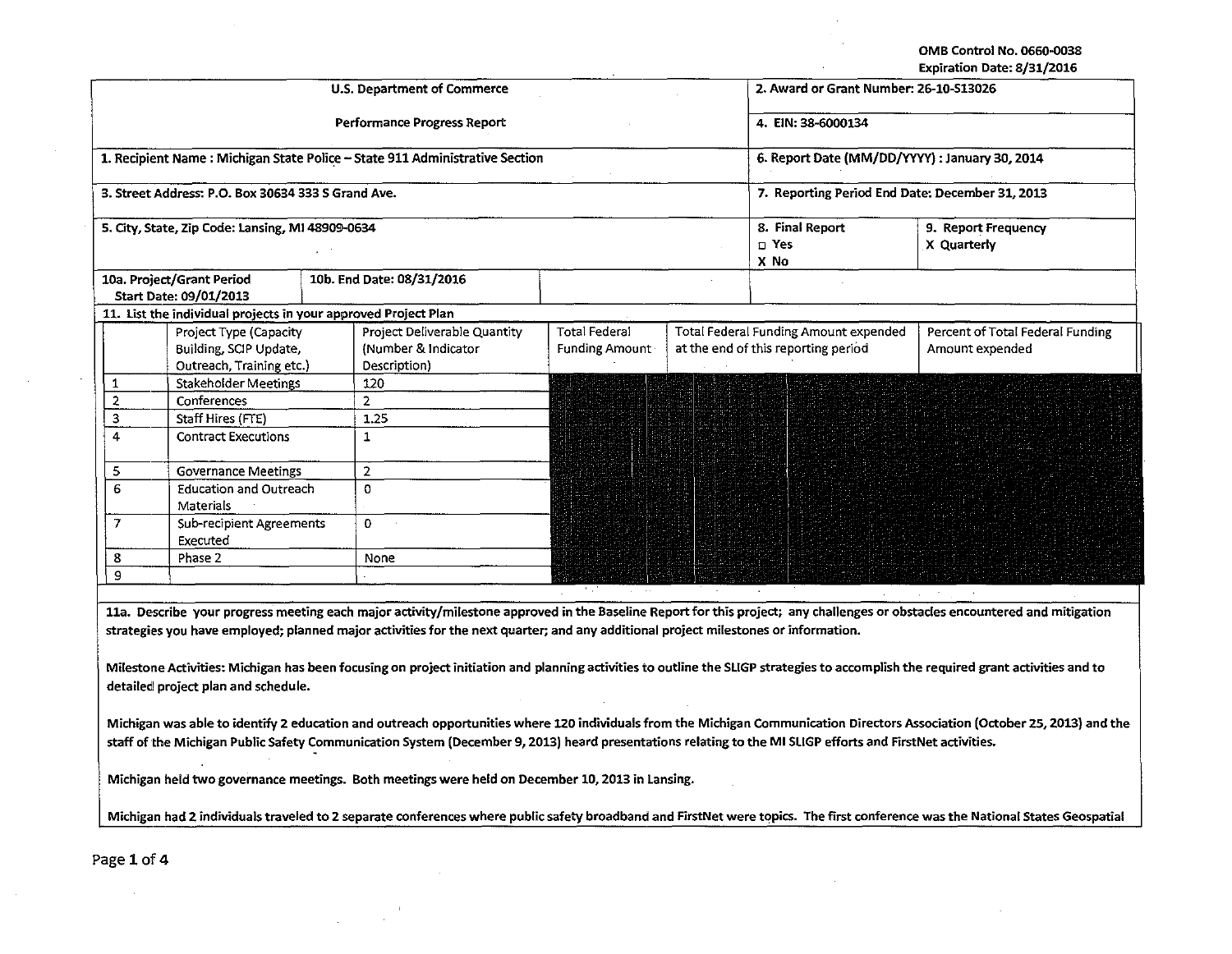Information Conference (NSGIC) in Kansas City from October 27 to October 31, 2013. 15% of the conference sessions and conversations related to this topic. 15% of the travel time and staff time for attending this conference will appear as match funding in the financial report. The second conference was the National Council of Statewide Interoperability Coordinators (NCSWIC) held in Glynco, Ga on December 1, 2013. This conference was covered with other funds so it will not appear in the financial report.

6 additional state staff became engaged in the project with different allocated percentage, totaling 1.25 FTEs. The two staff that became engaged during Ql have continued to be involved in the project. This brings the total FTE count to 1.85.

One contract was established during this quarter. However, work with the vendor did not begin until after the end ofthe quarter.

11b. If the project team anticipates requesting any changes to the approved Baseline Report in the next quarter, describe those below. Note that any substantive changes to the Baseline Report must be approved by the Department of Commerce before implementation.

The State of Michigan is the process of comparing the approved baseline budget report with the developing project plan and is anticipating some changes. It is understood that if the baseline report changes by more than 10%, it needs to be approved by the Department of Commerce before we proceed with the adjusted plan. If we proceed without prior approval, than the State of Michigan will be responsible for any costs that associated with unapproved activities.

11c. Provide any other information that would be useful to NTIA as it assesses this project's progress.

Due to the billing cycle and invoicing process, staff recorded time to the federal funds during this quarter but it will not be accounted for in the financial report until quarter 3.

lld. Describe any success stories or best practices you have identified. Please be as specific as possible.

The project planning process has caused the State of Michigan to engage in detailed discussions which we feel will ensure a better outcome.

12. Personnel

12a. If the project is not fully staffed, describe how any lack of staffing may impact the project's time line and when the project will be fully staffed.

Staff assignments have been made to increase project awareness and to develop a project plan which is refining the project staffing plan. This effort is schedule to be completed by the end of February. At that point, it is anticipated that staffing will be ramped up to meet the project needs after the project staffing plan is finalized. If project staff is not assigned by Q3 then the project may experience delays in the completion of tasks causing adjustments in the project schedule and deliverables.

## 12b. Staffing Table

| <b>Job Title</b>      | FTE <sub>%</sub> | Project(s) Assigned                                                                              | Change                            |
|-----------------------|------------------|--------------------------------------------------------------------------------------------------|-----------------------------------|
| <b>SWIC</b>           | - 2              | Provide oversight of all SLIGP project activities and outreach/education efforts                 | Continued work on<br><b>SLIGP</b> |
| <b>Grant Director</b> | .10              | Provide oversight of all grant fiduciary activities and reporting requirements for the<br>state. | Continued work on<br><b>SLIGP</b> |

Page 2 of 4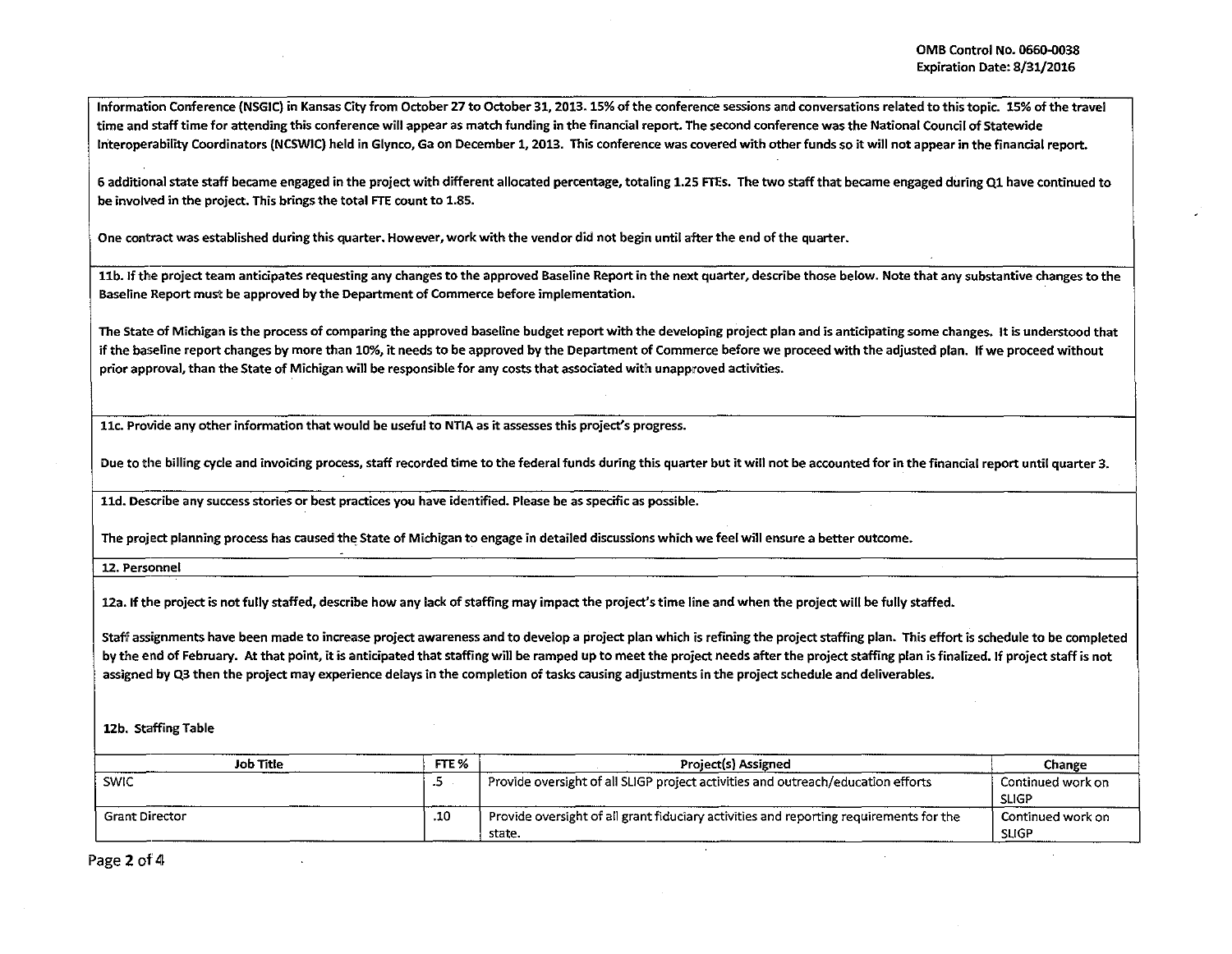## OMB Control No. 0660-0038 Expiration Date: 8/31/2016

| CIO / SPOC                                                                                                    |                       |                  | $\mathbf{L}$ | Primary point of contact. Inform Governor's office |                                                                                 |                                                                                      |                       |               |                                                                                                                                       | Started work on SLIGP  |                                                                                                                                                                                 |
|---------------------------------------------------------------------------------------------------------------|-----------------------|------------------|--------------|----------------------------------------------------|---------------------------------------------------------------------------------|--------------------------------------------------------------------------------------|-----------------------|---------------|---------------------------------------------------------------------------------------------------------------------------------------|------------------------|---------------------------------------------------------------------------------------------------------------------------------------------------------------------------------|
| SLIGP Program Manager                                                                                         |                       |                  | .5           |                                                    | Project Management and operations                                               | Started work on SLIGP                                                                |                       |               |                                                                                                                                       |                        |                                                                                                                                                                                 |
| Shared Services Director                                                                                      |                       |                  | .10          |                                                    | Executive support and managing SLIGP project team                               | Started work on SLIGP                                                                |                       |               |                                                                                                                                       |                        |                                                                                                                                                                                 |
| Shared Services Director Admin Support                                                                        |                       |                  | .10          |                                                    | Administrative support relating to SLIGP efforts including scheduling meetings, | Started work on SLIGP                                                                |                       |               |                                                                                                                                       |                        |                                                                                                                                                                                 |
|                                                                                                               |                       |                  |              |                                                    |                                                                                 | preparing materials and human resources activities                                   |                       |               |                                                                                                                                       |                        |                                                                                                                                                                                 |
| Outreach Support Staff                                                                                        |                       |                  |              | .35                                                |                                                                                 | Data preparation for outreach support including research on stakeholders groups and  | Started work on SLIGP |               |                                                                                                                                       |                        |                                                                                                                                                                                 |
|                                                                                                               |                       |                  |              |                                                    |                                                                                 | potential outreach engagement opportunities                                          |                       |               |                                                                                                                                       |                        |                                                                                                                                                                                 |
| <b>Budget &amp; Procurement Analyst</b>                                                                       |                       |                  |              | $\cdot$ 1                                          |                                                                                 | Advise in all procurement and purchasing required for SLIGP. Monitor and track staff | Started work on SLIGP |               |                                                                                                                                       |                        |                                                                                                                                                                                 |
|                                                                                                               |                       |                  |              |                                                    | time reporting and project invoices                                             |                                                                                      |                       |               |                                                                                                                                       |                        |                                                                                                                                                                                 |
|                                                                                                               |                       |                  |              |                                                    |                                                                                 |                                                                                      |                       |               |                                                                                                                                       |                        |                                                                                                                                                                                 |
|                                                                                                               |                       |                  |              |                                                    |                                                                                 | Add Row                                                                              | Remove Row            |               |                                                                                                                                       |                        |                                                                                                                                                                                 |
|                                                                                                               |                       |                  |              |                                                    |                                                                                 |                                                                                      |                       |               |                                                                                                                                       |                        |                                                                                                                                                                                 |
| 13. Subcontracts (Vendors and/or Subrecipients)                                                               |                       |                  |              |                                                    |                                                                                 |                                                                                      |                       |               |                                                                                                                                       |                        |                                                                                                                                                                                 |
|                                                                                                               |                       |                  |              |                                                    |                                                                                 |                                                                                      |                       |               | 13a. Subcontracts Table - Include all subcontractors. The totals from this table must equal the "Subcontracts Total" in Question 14f. |                        |                                                                                                                                                                                 |
|                                                                                                               |                       |                  |              |                                                    |                                                                                 |                                                                                      |                       |               |                                                                                                                                       |                        |                                                                                                                                                                                 |
| Name                                                                                                          | Subcontract Purpose   |                  | Type         |                                                    | RFP/RFQ                                                                         | Contract                                                                             | <b>Start</b>          | End           | <b>Total Federal</b>                                                                                                                  | <b>Total Matching</b>  | Project and % Assigned                                                                                                                                                          |
|                                                                                                               |                       | (Vendor/Subrec.) |              |                                                    | Issued<br>(Y/N)                                                                 | Executed<br>(Y/N)                                                                    | Date                  | Date          | <b>Funds Allocated</b>                                                                                                                | <b>Funds Allocated</b> |                                                                                                                                                                                 |
| Cynergyze                                                                                                     | Assist in the project |                  | Vendor       |                                                    | N                                                                               | Y                                                                                    | 12/31/2               | 2/28/2        | \$18,420                                                                                                                              | \$0.00                 |                                                                                                                                                                                 |
|                                                                                                               | planning phase        |                  |              |                                                    |                                                                                 |                                                                                      | 013                   | 014           |                                                                                                                                       |                        |                                                                                                                                                                                 |
|                                                                                                               |                       |                  |              |                                                    |                                                                                 |                                                                                      |                       |               |                                                                                                                                       |                        |                                                                                                                                                                                 |
|                                                                                                               |                       |                  |              |                                                    |                                                                                 |                                                                                      |                       |               |                                                                                                                                       |                        |                                                                                                                                                                                 |
|                                                                                                               |                       |                  |              |                                                    |                                                                                 | Add Row                                                                              |                       | Remove Row    |                                                                                                                                       |                        |                                                                                                                                                                                 |
|                                                                                                               |                       |                  |              |                                                    |                                                                                 |                                                                                      |                       |               |                                                                                                                                       |                        |                                                                                                                                                                                 |
| 13b. Describe any challenges encountered with vendors and/or subrecipients.                                   |                       |                  |              |                                                    |                                                                                 |                                                                                      |                       |               |                                                                                                                                       |                        |                                                                                                                                                                                 |
|                                                                                                               |                       |                  |              |                                                    |                                                                                 |                                                                                      |                       |               |                                                                                                                                       |                        |                                                                                                                                                                                 |
|                                                                                                               |                       |                  |              |                                                    |                                                                                 |                                                                                      |                       |               |                                                                                                                                       |                        | We have been able to create a two month short term contract to assist with project planning. This contract was established on the final day of the quarter. The cost associated |
| to the contract will not be reported until quarter 3.                                                         |                       |                  |              |                                                    |                                                                                 |                                                                                      |                       |               |                                                                                                                                       |                        |                                                                                                                                                                                 |
|                                                                                                               |                       |                  |              |                                                    |                                                                                 |                                                                                      |                       |               |                                                                                                                                       |                        |                                                                                                                                                                                 |
|                                                                                                               |                       |                  |              |                                                    |                                                                                 |                                                                                      |                       |               |                                                                                                                                       |                        | We are looking into the different contract mechanisms to determine the best way to secure the required vendor resources. Delays in securing these resources could cause         |
| delays in the completion of tasks causing adjustments in the project schedule and deliverables.               |                       |                  |              |                                                    |                                                                                 |                                                                                      |                       |               |                                                                                                                                       |                        |                                                                                                                                                                                 |
|                                                                                                               |                       |                  |              |                                                    |                                                                                 |                                                                                      |                       |               |                                                                                                                                       |                        |                                                                                                                                                                                 |
| 14. Budget Worksheet                                                                                          |                       |                  |              |                                                    |                                                                                 |                                                                                      |                       |               |                                                                                                                                       |                        |                                                                                                                                                                                 |
| Columns 2, 3 and 4 must match your current project budget for the entire award, which is the SF-424A on file. |                       |                  |              |                                                    |                                                                                 |                                                                                      |                       |               |                                                                                                                                       |                        |                                                                                                                                                                                 |
| Only list matching funds that the Department of Commerce has already approved.                                |                       |                  |              |                                                    |                                                                                 |                                                                                      |                       |               |                                                                                                                                       |                        |                                                                                                                                                                                 |
| <b>Approved Matching</b><br><b>Approved Matching Funds</b>                                                    |                       |                  |              |                                                    |                                                                                 |                                                                                      |                       |               |                                                                                                                                       |                        |                                                                                                                                                                                 |
| Project Budget Element (1)                                                                                    |                       | Federal Funds    |              |                                                    |                                                                                 | Total Budget                                                                         |                       | Federal Funds |                                                                                                                                       |                        | Total Funds Expended (7)                                                                                                                                                        |
| a. Personnel Salaries                                                                                         |                       | Awarded (2)      |              | Funds (3)                                          |                                                                                 | (4)                                                                                  |                       | Expended (5)  | Expended (6)                                                                                                                          |                        |                                                                                                                                                                                 |
|                                                                                                               |                       | \$793,042        |              |                                                    | \$442,167                                                                       | \$1,235,209                                                                          |                       | \$0           | \$28,744                                                                                                                              |                        | S28,744                                                                                                                                                                         |
| b. Personnel Fringe Benefits<br>\$604,423                                                                     |                       |                  | \$298,997    | \$903,420                                          |                                                                                 | \$0                                                                                  | \$22,774              |               | \$22,774                                                                                                                              |                        |                                                                                                                                                                                 |
| c. Travel                                                                                                     | \$469,368             |                  |              |                                                    | S0.                                                                             | \$469,368                                                                            |                       | \$1,405       | \$3,124                                                                                                                               |                        | \$4529                                                                                                                                                                          |

Page 3 of 4